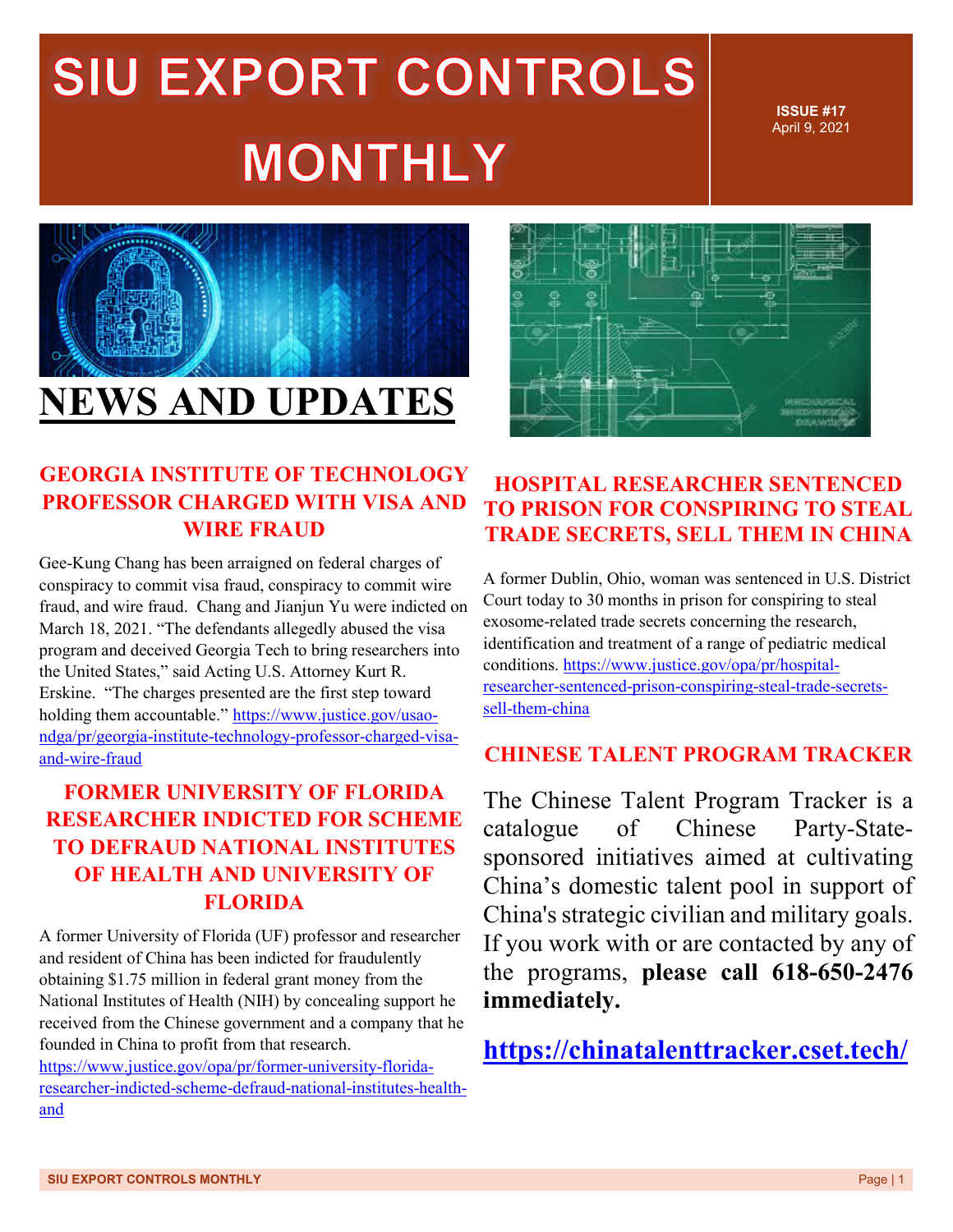**ISSUE #17** April 9, 2021

#### **SIU CLEAN LAPTOP PROGRAM EQUIPMENT USED IN RESEARCH**

All SIU System employees, SIUE faculty and staff, SIUC faculty and staff, SIU School of Medicine faculty and staff; as well as all satellite campus faculty and staff, including but not limited to, the SIU School of Dental Medicine, The National Corn to Ethanol Research Center, The East St. Louis Center, SIU Law School and all SIU Extended Campus locations that travel to the designated foreign countries.

All SIU travel to the below countries WILL REQUIRE that an Informational Technology Services clean laptop be used during SIU business travel to those countries. Your SIU issued laptop computer SHALL NOT be transported to any of the below countries.

| <b>IRAN</b>                                                             |
|-------------------------------------------------------------------------|
| <b>SYRIA</b>                                                            |
| <b>SUDAN</b>                                                            |
| <b>NORTH KOREA</b>                                                      |
| <b>CUBA</b>                                                             |
| <b>UKRAINE</b> (Crimea Region)                                          |
| <b>CHINA</b>                                                            |
| <b>RUSSIA</b>                                                           |
| <b>VENEZUAELA</b>                                                       |
| https://siusystem.edu/academic-affairs/export-<br>controls/travel.shtml |
|                                                                         |
| ZDADT CANTDAL VIALATI                                                   |

### **EXPORT CONTROL VIOLATION HOTLINE #**

If you suspect an export control violation, call:



If you use the following equipment/goods in your research or the below is your area of research, **please call the Director of Export Controls at 618-650-2476.**

•**Advanced computing** 

- •**Advanced materials**
- •**Advanced surveillance**
- •**Artificial intelligence**
- •**Biotechnology**
- •**Brain-computer interfaces**
- •**Data analytics technology**
- •**Hyper sonics**

•**Logistics technologies**

•**Microprocessor technology**

- •**Position, navigation and timing (PNT) technology**
- •**Quantum information and sensing technology**

### •**Robotics**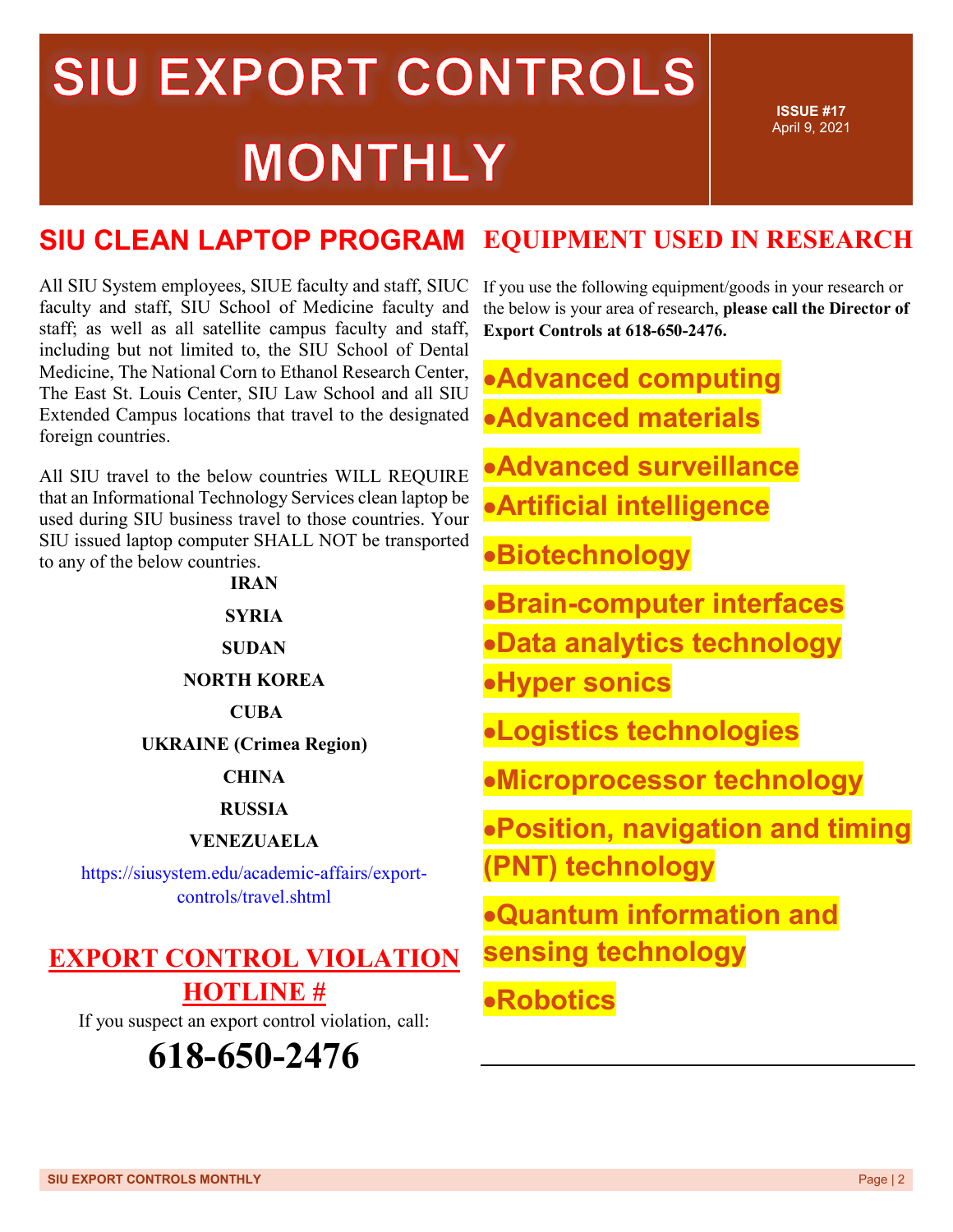### **"THE DAILY BUGLE" QUOTES**

- What do you call a bear with no teeth? A gummy bear.
- How did Darth Vader know what Luke was getting him for his birthday? He could sense his presence.
- Why shouldn't you trust atoms? They make up everything.

**Douglas Southall Freeman** (16 May 1886 - 13 Jun 1953; was an American historian, biographer, newspaper editor, and author. He is best known for his multi-volume biographies of Robert E. Lee and George Washington, for each of which he was awarded the Pulitzer Prize.)

**- "Time alone is irreplaceable. Waste it not."** 

**Arnold Bennett** (Enoch Arnold Bennett; 27 May 1867 - 27 Mar 1931; was an English writer. He is best known as a novelist, but he also worked in other fields such as the theatre, journalism, and films.)

**- "Any change, even a change for the better, is always accompanied by drawbacks and discomforts."**

### **REGULATIONS**

• DOC [EXPORT ADMINISTRATION](http://r20.rs6.net/tn.jsp?f=001UiHfviR9AjzumKwB5DA296Pcs6yK5VFWkIY7zDNf4UhkYcLg0Ykx7x5Br_iW1z2jad3mY_nSorxjo6OqBhsiRU3N1bnrm6a-ED5Z44cejW0x_qv9Z1Cal-LcFEv0jPWBOkfAauZtA934rObCAtGQJbHDb3AUAwH4TniIvAAMOiUHYZowYOEGuj-KOmA-pbsDUlL6F2O_xGGXwW23gztkKl7F6UcJ-0k64pRnLDdH2ecOP_6TzEIwrO4bsWC9raGzXsTHEgDgroMVGdU1NmGRt24fEgnzgLz03dXPTuGk4LyqdUUQQLc28r7KPqITD7V1Cuj1ofXvlOk=&c=tKo3WHo58kTN8hro-5PyaFyLB5bkp8BbBMf8v3HGPsL0oZXSHxOOPQ==&ch=PAF_1B1RLLAhn-l7nADeql8X6A7bUCNPde1YV3IVYVzcHONHm8tbFQ==)  [REGULATIONS \(EAR\)](http://r20.rs6.net/tn.jsp?f=001UiHfviR9AjzumKwB5DA296Pcs6yK5VFWkIY7zDNf4UhkYcLg0Ykx7x5Br_iW1z2jad3mY_nSorxjo6OqBhsiRU3N1bnrm6a-ED5Z44cejW0x_qv9Z1Cal-LcFEv0jPWBOkfAauZtA934rObCAtGQJbHDb3AUAwH4TniIvAAMOiUHYZowYOEGuj-KOmA-pbsDUlL6F2O_xGGXwW23gztkKl7F6UcJ-0k64pRnLDdH2ecOP_6TzEIwrO4bsWC9raGzXsTHEgDgroMVGdU1NmGRt24fEgnzgLz03dXPTuGk4LyqdUUQQLc28r7KPqITD7V1Cuj1ofXvlOk=&c=tKo3WHo58kTN8hro-5PyaFyLB5bkp8BbBMf8v3HGPsL0oZXSHxOOPQ==&ch=PAF_1B1RLLAhn-l7nADeql8X6A7bUCNPde1YV3IVYVzcHONHm8tbFQ==)

**ISSUE #17** April 9, 2021

- [DOS INTERNATIONAL TRAFFIC IN](http://r20.rs6.net/tn.jsp?f=001UiHfviR9AjzumKwB5DA296Pcs6yK5VFWkIY7zDNf4UhkYcLg0Ykx719sHykF43nSKyeckSKdi9IMQMnPYBdvh9IjG2xQftWR9wb66nIKCDqWxtJrToZBOIX29skkrmW7Wk_PfbA_fNXxXsU9XE-nuM_93bESLLz5Gkm6OQYQY6NJ-UnhMY0JNMbS16uNUBkCNqvH_1qcVGpbzBhZpNCWC5kr92TVv33Vhd44xq3wo9NFcWSpOMmpUAG0bX2Unu21MdwwtVqwwD6qvj7xOJ_m2hpBrpTT2z3ZUtomEPK5hyc2fTHXNa3RhxNme1qhUmsE&c=tKo3WHo58kTN8hro-5PyaFyLB5bkp8BbBMf8v3HGPsL0oZXSHxOOPQ==&ch=PAF_1B1RLLAhn-l7nADeql8X6A7bUCNPde1YV3IVYVzcHONHm8tbFQ==)  [ARMS REGULATIONS \(ITAR\)](http://r20.rs6.net/tn.jsp?f=001UiHfviR9AjzumKwB5DA296Pcs6yK5VFWkIY7zDNf4UhkYcLg0Ykx719sHykF43nSKyeckSKdi9IMQMnPYBdvh9IjG2xQftWR9wb66nIKCDqWxtJrToZBOIX29skkrmW7Wk_PfbA_fNXxXsU9XE-nuM_93bESLLz5Gkm6OQYQY6NJ-UnhMY0JNMbS16uNUBkCNqvH_1qcVGpbzBhZpNCWC5kr92TVv33Vhd44xq3wo9NFcWSpOMmpUAG0bX2Unu21MdwwtVqwwD6qvj7xOJ_m2hpBrpTT2z3ZUtomEPK5hyc2fTHXNa3RhxNme1qhUmsE&c=tKo3WHo58kTN8hro-5PyaFyLB5bkp8BbBMf8v3HGPsL0oZXSHxOOPQ==&ch=PAF_1B1RLLAhn-l7nADeql8X6A7bUCNPde1YV3IVYVzcHONHm8tbFQ==)
- [DOT FOREIGN ASSETS CONTROL](http://r20.rs6.net/tn.jsp?f=001UiHfviR9AjzumKwB5DA296Pcs6yK5VFWkIY7zDNf4UhkYcLg0Ykx719sHykF43nS3ksg78qR_DHKQpfvsvkpy4FAnd6mHwhdvnSGJcMIHCBcP58qaIWHyjJ95cOyyGJ0zMQ9OdU083j3p6cws-xldiqf6xgaehw6q1GMUHNhEmj7qlm8Sj94Evjdft5ZAwujlQWFV0GcbnT1vG5Wlzs4nd87XBnG2OpYh2-tuf58Py0FT_LhE8qIivZHnxsW8ZRtR_bjzBmtTyGdwyhCf0l3bJvSlrMs-f835th9LLSocF-KgXon1hfwSkPcd2MWmILR&c=tKo3WHo58kTN8hro-5PyaFyLB5bkp8BbBMf8v3HGPsL0oZXSHxOOPQ==&ch=PAF_1B1RLLAhn-l7nADeql8X6A7bUCNPde1YV3IVYVzcHONHm8tbFQ==)  [REGULATIONS \(OFAC FACR\)](http://r20.rs6.net/tn.jsp?f=001UiHfviR9AjzumKwB5DA296Pcs6yK5VFWkIY7zDNf4UhkYcLg0Ykx719sHykF43nS3ksg78qR_DHKQpfvsvkpy4FAnd6mHwhdvnSGJcMIHCBcP58qaIWHyjJ95cOyyGJ0zMQ9OdU083j3p6cws-xldiqf6xgaehw6q1GMUHNhEmj7qlm8Sj94Evjdft5ZAwujlQWFV0GcbnT1vG5Wlzs4nd87XBnG2OpYh2-tuf58Py0FT_LhE8qIivZHnxsW8ZRtR_bjzBmtTyGdwyhCf0l3bJvSlrMs-f835th9LLSocF-KgXon1hfwSkPcd2MWmILR&c=tKo3WHo58kTN8hro-5PyaFyLB5bkp8BbBMf8v3HGPsL0oZXSHxOOPQ==&ch=PAF_1B1RLLAhn-l7nADeql8X6A7bUCNPde1YV3IVYVzcHONHm8tbFQ==)

### **SIU EXPORT CONTROL MANUAL 2019**

**\_\_\_\_\_\_\_\_\_\_\_\_\_\_\_\_\_\_\_\_\_\_\_\_**

[http://siusystem.edu/academic](http://siusystem.edu/academic-affairs/export-controls/policies.shtml)[affairs/export](http://siusystem.edu/academic-affairs/export-controls/policies.shtml)[controls/policies.shtml](http://siusystem.edu/academic-affairs/export-controls/policies.shtml)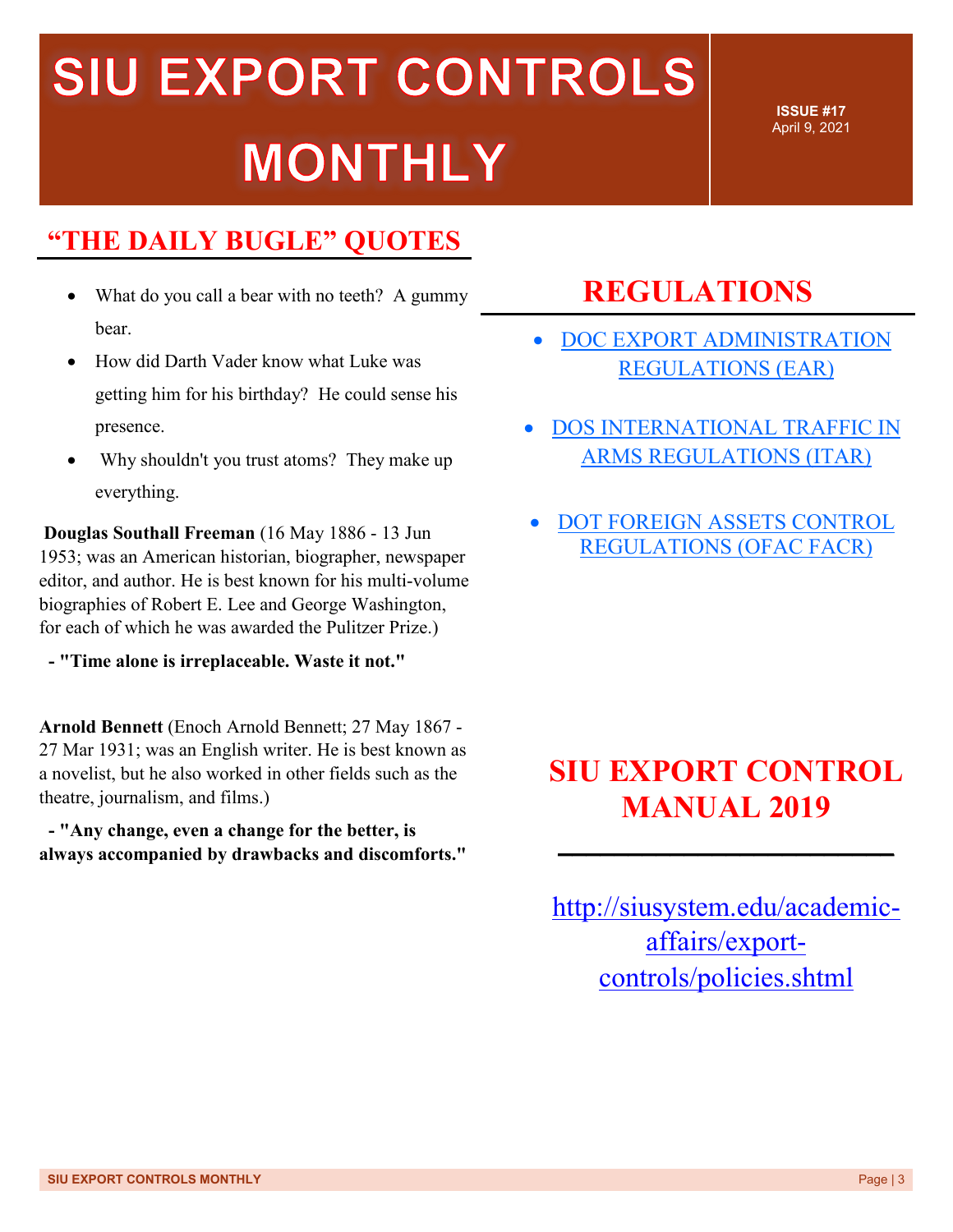**ISSUE #17** April 9, 2021

### **THE CHINA DEFENSE UNIVERSITIES TRACKER**

### **<https://unitracker.aspi.org.au/>**

A database of Chinese institutions engaged in military or security-related science and technology research. It was created by ASPI's International Cyber Policy Centre. It includes entries on nearly 100 civilian universities, 50 People's Liberation Army institutions, China's nuclear weapons program, three Ministry of State Security institutions, four Ministry of Public Security universities, and 12 state-owned defense industry conglomerates.

The Tracker is a tool to inform universities, governments and scholars as they engage with the entities from the People's Republic of China. It aims to build understanding of the expansion of military-civil fusion—the Chinese government's policy of integrating military and civilian efforts—into the education sector.

The Tracker should be used to inform due diligence of Chinese institutions. However, the fact that an institution is not included here does not indicate that it should not raise risks or is not involved in defense research. Similarly, entries in the database may not reflect the full range and nature of an institution's defense and security links.

### **"TALENT PROGRAM" FAQ'S**

### **What is a foreign "TALENTS" program?**

Any foreign state sponsored attempt to acquire U.S. funded scientific research through recruitment programs that target scientists, engineers, academics, researchers, and entrepreneurs of all nationalities working or educated in the United States. In general, Foreign Government Talent Recruitment Programs include any foreign-state-sponsored attempt to acquire U.S.

scientific-funded research or technology through foreign government-run or funded recruitment programs that target scientists, engineers, academics, researchers, and entrepreneurs of all nationalities working or educated in the United States.

These recruitment programs are often part of broader whole-of-government strategies to reduce costs associated with basic research while focusing investment on military development or dominance in emerging technology sectors. The Department of Energy issued an order on 7 July 2019 with fairly clear explanations of Talents programs. Much of the information in this guidance Document is extracted from DOE O 486.1.

**[https://www.directives.doe.gov/directives](https://www.directives.doe.gov/directives-documents/400-series/0486-1-border/@@images/file)[documents/400-series/0486-1-border/@@images/file](https://www.directives.doe.gov/directives-documents/400-series/0486-1-border/@@images/file)**

### **How does this affect SIU and me?**

Association with a Talents Program can lead to ineligibility to receive Federal funding for your research. Currently there is no due process to challenge such a determination or limit to the time interval over which it is imposed. Past associations may also be concerning to the US Government.

### **Is there an official list of Talents Programs?**

No. Some have been identified but for the most part, we are left to our own judgement. Note that entities can frequently change their names once they are identified on a list. The most accurate current list for China is: **https://chinatalenttracker.cset.tech/**

### **How do I recognize such a program?**

Distinguishing features of a foreign government talent recruitment program include: